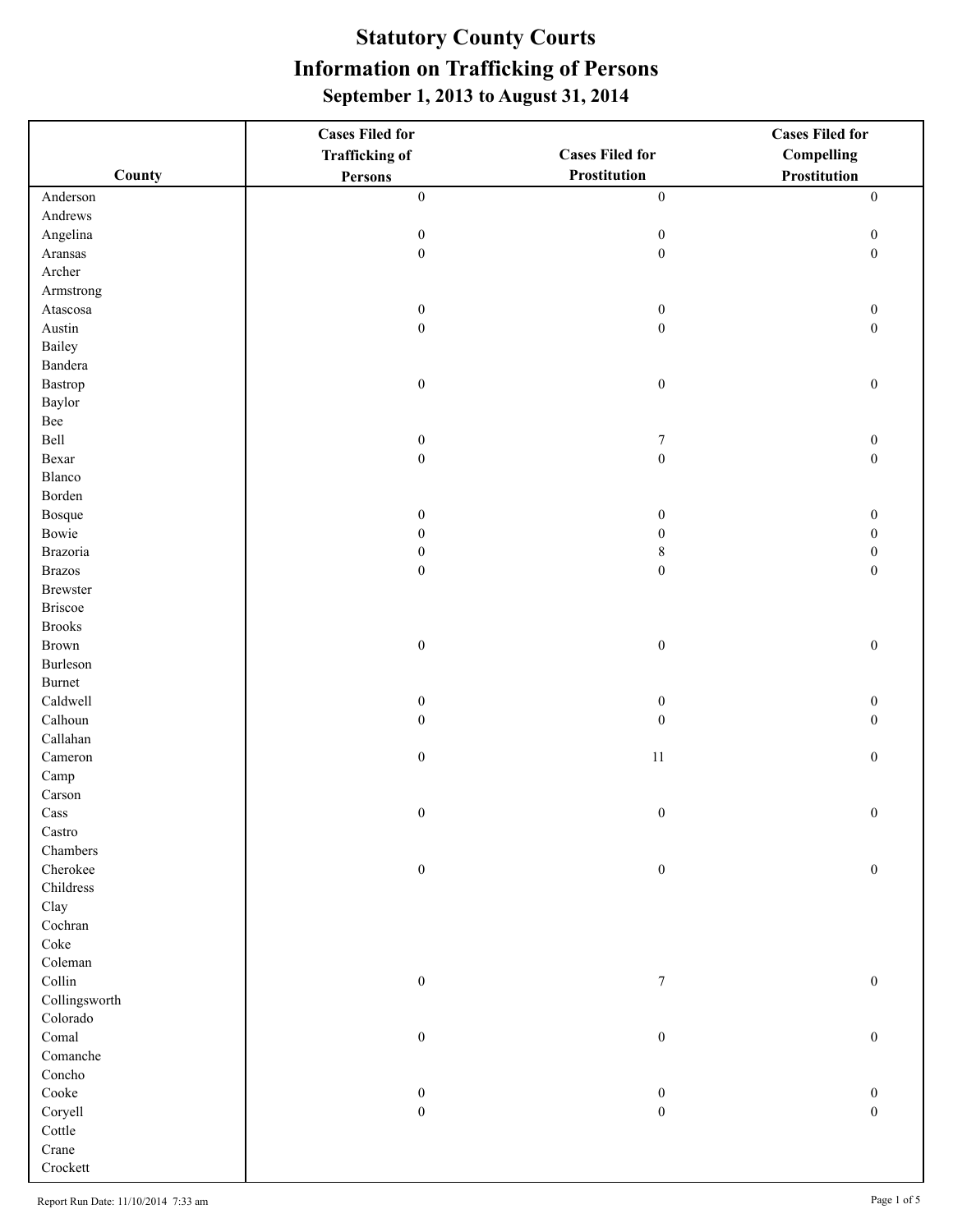|                   | <b>Cases Filed for</b>               |                                  | <b>Cases Filed for</b>               |
|-------------------|--------------------------------------|----------------------------------|--------------------------------------|
|                   | <b>Trafficking of</b>                | <b>Cases Filed for</b>           | Compelling                           |
| County            | Persons                              | Prostitution                     | Prostitution                         |
| Crosby            |                                      |                                  |                                      |
| Culberson         |                                      |                                  |                                      |
| Dallam            |                                      |                                  |                                      |
| Dallas            | $\boldsymbol{0}$                     | 650                              | $\boldsymbol{0}$                     |
| Dawson            |                                      |                                  |                                      |
| De Witt           |                                      |                                  |                                      |
| Deaf Smith        |                                      |                                  |                                      |
| Delta             |                                      |                                  |                                      |
| Denton            | $\boldsymbol{0}$                     | $\mathfrak s$                    | $\boldsymbol{0}$                     |
| Dickens           |                                      |                                  |                                      |
| Dimmit            |                                      |                                  |                                      |
| Donley            |                                      |                                  |                                      |
| Duval             |                                      |                                  |                                      |
| Eastland          |                                      |                                  |                                      |
| Ector             | $\boldsymbol{0}$                     | $\sqrt{2}$                       | $\boldsymbol{0}$                     |
| Edwards           |                                      |                                  |                                      |
| El Paso           | $\boldsymbol{0}$                     | $24\,$                           | $\boldsymbol{0}$                     |
| Ellis             | $\boldsymbol{0}$                     | $\mathbf{1}$                     | $\boldsymbol{0}$                     |
| Erath             | $\boldsymbol{0}$                     | $\boldsymbol{0}$                 | $\boldsymbol{0}$                     |
| Falls             |                                      |                                  |                                      |
| Fannin            | $\boldsymbol{0}$                     | $\overline{c}$                   | $\boldsymbol{0}$                     |
| Fayette           |                                      |                                  |                                      |
| Fisher            | $\boldsymbol{0}$                     | $\boldsymbol{0}$                 | $\boldsymbol{0}$                     |
| Floyd             |                                      |                                  |                                      |
| Foard             |                                      |                                  |                                      |
| Fort Bend         | $\boldsymbol{0}$                     | $\mathbf{9}$                     | $\boldsymbol{0}$                     |
| Franklin          |                                      |                                  |                                      |
| Freestone         |                                      |                                  |                                      |
| Frio              |                                      |                                  |                                      |
| Gaines            |                                      |                                  |                                      |
| Galveston         | $\boldsymbol{0}$                     | $\boldsymbol{0}$                 | $\boldsymbol{0}$                     |
| Garza             |                                      |                                  |                                      |
| Gillespie         |                                      |                                  |                                      |
| Glasscock         |                                      |                                  |                                      |
| Goliad            |                                      |                                  |                                      |
| Gonzales          |                                      |                                  |                                      |
| Gray              |                                      |                                  |                                      |
| Grayson           | $\boldsymbol{0}$<br>$\boldsymbol{0}$ | $\mathbf{1}$<br>$\boldsymbol{0}$ | $\boldsymbol{0}$<br>$\boldsymbol{0}$ |
| Gregg             |                                      |                                  |                                      |
| Grimes            | $\boldsymbol{0}$                     | $\boldsymbol{0}$                 | $\boldsymbol{0}$                     |
| Guadalupe<br>Hale |                                      |                                  |                                      |
| Hall              |                                      |                                  |                                      |
| Hamilton          |                                      |                                  |                                      |
| Hansford          |                                      |                                  |                                      |
| Hardeman          |                                      |                                  |                                      |
| Hardin            |                                      |                                  |                                      |
| Harris            | $\boldsymbol{0}$                     | 1,559                            | 6                                    |
| Harrison          | $\boldsymbol{0}$                     | $\boldsymbol{0}$                 | $\boldsymbol{0}$                     |
| Hartley           |                                      |                                  |                                      |
| Haskell           |                                      |                                  |                                      |
| Hays              | $\boldsymbol{0}$                     | $\boldsymbol{0}$                 | $\boldsymbol{0}$                     |
| Hemphill          |                                      |                                  |                                      |
|                   |                                      |                                  |                                      |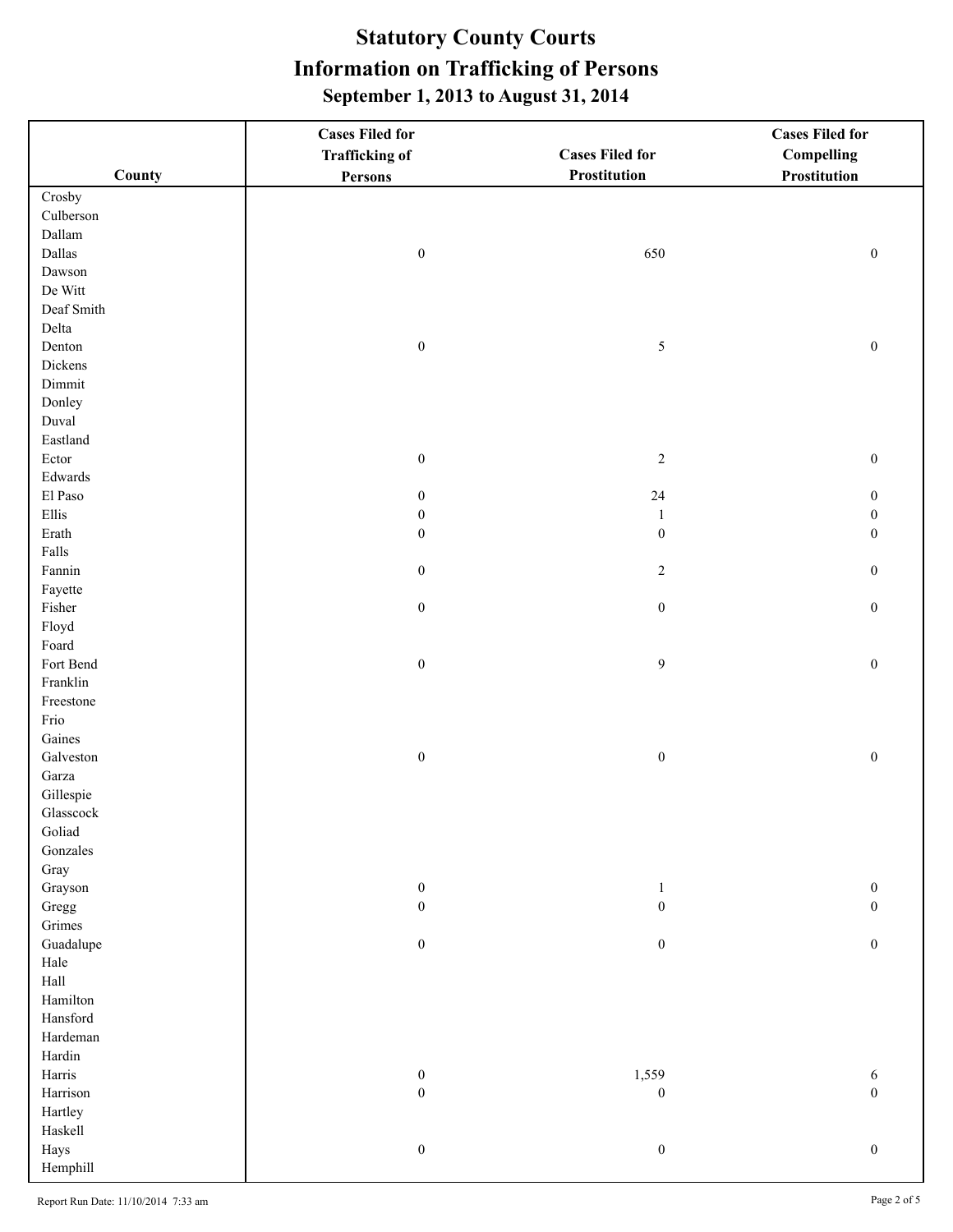|                                                                                                              | <b>Cases Filed for</b> |                        | <b>Cases Filed for</b> |
|--------------------------------------------------------------------------------------------------------------|------------------------|------------------------|------------------------|
|                                                                                                              | <b>Trafficking of</b>  | <b>Cases Filed for</b> | <b>Compelling</b>      |
| County                                                                                                       | Persons                | Prostitution           | Prostitution           |
| Henderson                                                                                                    | $\boldsymbol{0}$       | $\boldsymbol{0}$       | $\boldsymbol{0}$       |
| Hidalgo                                                                                                      | $\boldsymbol{0}$       | $\boldsymbol{0}$       | $\boldsymbol{0}$       |
| $\rm Hill$                                                                                                   | $\boldsymbol{0}$       | $\boldsymbol{0}$       | $\boldsymbol{0}$       |
| Hockley                                                                                                      |                        |                        |                        |
| $\operatorname*{Hood}% \nolimits_{\mathbb{C}}\left( \mathbb{C}^{\Sigma\left( 1\right) }\right) ^{\otimes n}$ | $\boldsymbol{0}$       | $\boldsymbol{0}$       | $\boldsymbol{0}$       |
| Hopkins                                                                                                      | $\boldsymbol{0}$       | $\boldsymbol{0}$       | $\boldsymbol{0}$       |
| Houston                                                                                                      | $\boldsymbol{0}$       | $\boldsymbol{0}$       | $\boldsymbol{0}$       |
| Howard                                                                                                       |                        |                        |                        |
| Hudspeth                                                                                                     |                        |                        |                        |
| Hunt                                                                                                         | $\boldsymbol{0}$       | $\boldsymbol{0}$       | $\boldsymbol{0}$       |
| Hutchinson                                                                                                   |                        |                        |                        |
| Irion                                                                                                        |                        |                        |                        |
| ${\rm Jack}$                                                                                                 |                        |                        |                        |
| Jackson                                                                                                      |                        |                        |                        |
| Jasper                                                                                                       |                        |                        |                        |
| Jeff Davis                                                                                                   |                        |                        |                        |
| Jefferson                                                                                                    | $\boldsymbol{0}$       | $23\,$                 | $\boldsymbol{0}$       |
| Jim Hogg                                                                                                     |                        |                        |                        |
| Jim Wells                                                                                                    |                        |                        |                        |
| Johnson                                                                                                      | $\boldsymbol{0}$       | $\mathbf{1}$           | $\boldsymbol{0}$       |
| Jones                                                                                                        |                        |                        |                        |
| Karnes                                                                                                       |                        |                        |                        |
| Kaufman                                                                                                      | $\boldsymbol{0}$       | $\boldsymbol{0}$       | $\boldsymbol{0}$       |
| Kendall                                                                                                      | $\boldsymbol{0}$       | $\boldsymbol{0}$       | $\boldsymbol{0}$       |
| Kenedy                                                                                                       |                        |                        |                        |
| Kent                                                                                                         |                        |                        |                        |
| Kerr                                                                                                         | $\boldsymbol{0}$       | $\boldsymbol{0}$       | $\boldsymbol{0}$       |
| Kimble                                                                                                       |                        |                        |                        |
| King                                                                                                         |                        |                        |                        |
| Kinney                                                                                                       |                        |                        |                        |
| Kleberg<br>Knox                                                                                              | $\boldsymbol{0}$       | $\boldsymbol{0}$       | $\boldsymbol{0}$       |
| La Salle                                                                                                     |                        |                        |                        |
| Lamar                                                                                                        |                        |                        |                        |
| ${\rm Lamb}$                                                                                                 |                        |                        |                        |
| Lampasas                                                                                                     |                        |                        |                        |
| Lavaca                                                                                                       |                        |                        |                        |
| $\operatorname{Lee}$                                                                                         |                        |                        |                        |
| Leon                                                                                                         |                        |                        |                        |
| Liberty                                                                                                      | $\boldsymbol{0}$       | $\boldsymbol{0}$       | $\boldsymbol{0}$       |
| Limestone                                                                                                    |                        |                        |                        |
| Lipscomb                                                                                                     |                        |                        |                        |
| Live Oak                                                                                                     |                        |                        |                        |
| Llano                                                                                                        |                        |                        |                        |
| Loving                                                                                                       |                        |                        |                        |
| Lubbock                                                                                                      | $\boldsymbol{0}$       | 188                    | $\boldsymbol{0}$       |
| Lynn                                                                                                         |                        |                        |                        |
| Madison                                                                                                      |                        |                        |                        |
| Marion                                                                                                       |                        |                        |                        |
| Martin                                                                                                       |                        |                        |                        |
| Mason                                                                                                        |                        |                        |                        |
| Matagorda                                                                                                    |                        |                        |                        |
| Maverick                                                                                                     |                        |                        |                        |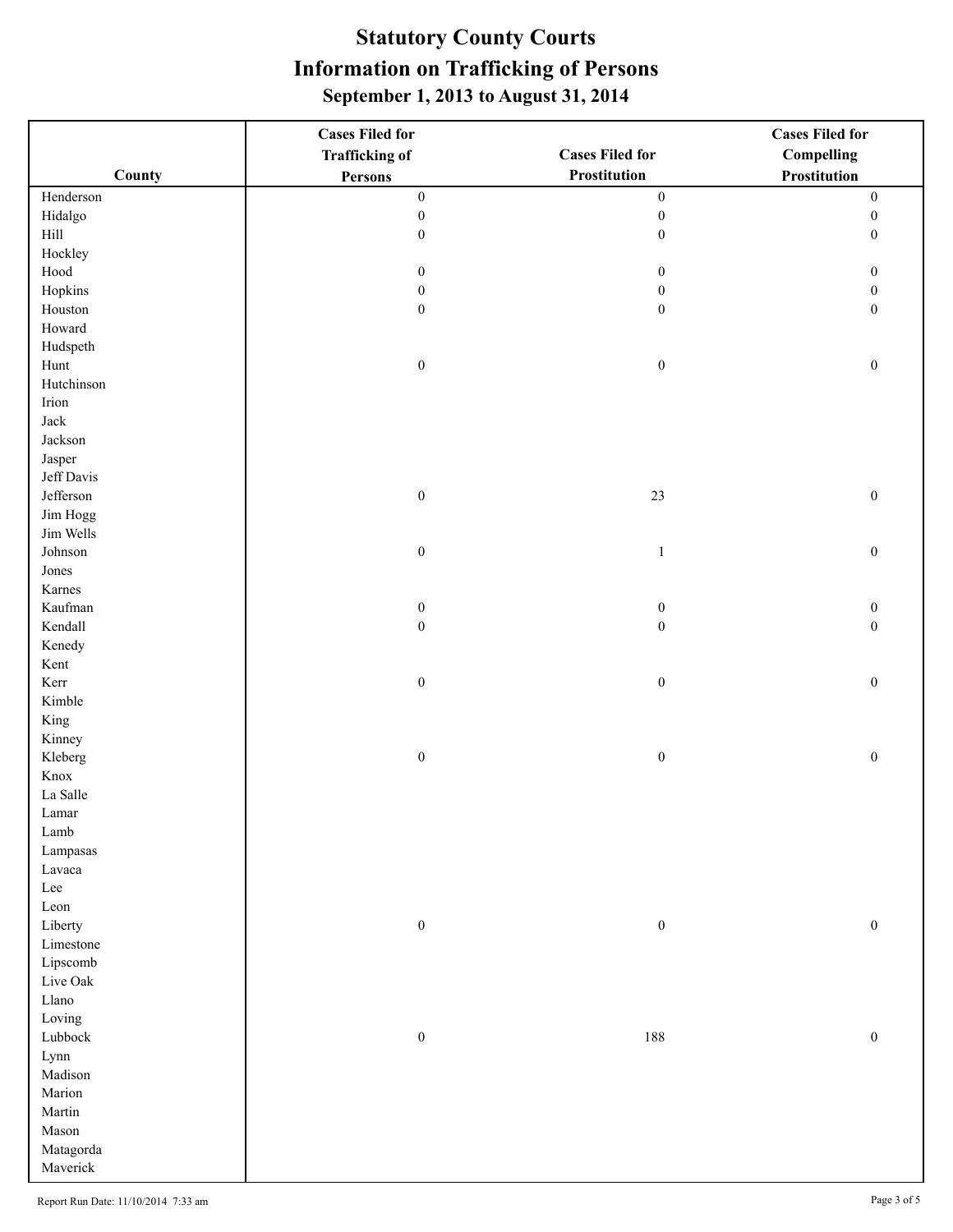|                             | <b>Cases Filed for</b> |                        | <b>Cases Filed for</b>               |
|-----------------------------|------------------------|------------------------|--------------------------------------|
|                             | <b>Trafficking of</b>  | <b>Cases Filed for</b> | <b>Compelling</b>                    |
| County                      | Persons                | Prostitution           | Prostitution                         |
| McCulloch                   |                        |                        |                                      |
| McLennan                    | $\boldsymbol{0}$       | $10\,$                 | $\boldsymbol{0}$                     |
| McMullen                    |                        |                        |                                      |
| Medina                      | $\boldsymbol{0}$       | $\boldsymbol{0}$       | $\boldsymbol{0}$                     |
| Menard                      |                        |                        |                                      |
| Midland                     | $\boldsymbol{0}$       | $\sqrt{5}$             | $\boldsymbol{0}$                     |
| Milam                       |                        |                        |                                      |
| Mills                       |                        |                        |                                      |
| Mitchell                    |                        |                        |                                      |
| Montague                    |                        |                        |                                      |
| Montgomery                  | $\boldsymbol{0}$       | 14                     | $\boldsymbol{0}$                     |
| Moore                       | $\boldsymbol{0}$       | $\boldsymbol{0}$       | $\boldsymbol{0}$                     |
| Morris                      |                        |                        |                                      |
| Motley                      |                        |                        |                                      |
| Nacogdoches                 | $\boldsymbol{0}$       | $\boldsymbol{0}$       | $\boldsymbol{0}$                     |
| Navarro                     |                        |                        |                                      |
| Newton                      |                        |                        |                                      |
| Nolan                       | $\boldsymbol{0}$       | $\boldsymbol{0}$       |                                      |
| Nueces                      | $\boldsymbol{0}$       | $\boldsymbol{0}$       | $\boldsymbol{0}$<br>$\boldsymbol{0}$ |
| Ochiltree                   |                        |                        |                                      |
|                             |                        |                        |                                      |
| Oldham                      |                        |                        |                                      |
| Orange                      | $\boldsymbol{0}$       | $\boldsymbol{0}$       | $\boldsymbol{0}$                     |
| Palo Pinto                  |                        |                        |                                      |
| Panola                      | $\boldsymbol{0}$       | $\boldsymbol{0}$       | $\boldsymbol{0}$                     |
| Parker                      | $\boldsymbol{0}$       | $\boldsymbol{0}$       | $\boldsymbol{0}$                     |
| Parmer                      |                        |                        |                                      |
| Pecos                       |                        |                        |                                      |
| $\operatorname{Polk}$       | $\boldsymbol{0}$       | $\boldsymbol{0}$       | $\boldsymbol{0}$                     |
| Potter                      | $\boldsymbol{0}$       | 17                     | $\boldsymbol{0}$                     |
| Presidio                    |                        |                        |                                      |
| Rains                       |                        |                        |                                      |
| Randall                     | $\boldsymbol{0}$       | $\mathbf{1}$           | $\mathbf{1}$                         |
| Reagan                      |                        |                        |                                      |
| Real                        |                        |                        |                                      |
| Red River                   |                        |                        |                                      |
| Reeves                      | $\boldsymbol{0}$       | $\boldsymbol{0}$       | $\boldsymbol{0}$                     |
| Refugio                     |                        |                        |                                      |
| Roberts                     |                        |                        |                                      |
| Robertson                   |                        |                        |                                      |
| Rockwall                    | $\boldsymbol{0}$       | $\sqrt{2}$             | $\boldsymbol{0}$                     |
| Runnels                     |                        |                        |                                      |
| ${\rm Rusk}$                | $\boldsymbol{0}$       | $\mathbf{1}$           | $\boldsymbol{0}$                     |
| Sabine                      |                        |                        |                                      |
| San Augustine               |                        |                        |                                      |
| San Jacinto                 |                        |                        |                                      |
| San Patricio                | $\boldsymbol{0}$       | $\boldsymbol{0}$       | $\boldsymbol{0}$                     |
| San Saba                    |                        |                        |                                      |
| Schleicher                  |                        |                        |                                      |
| Scurry                      |                        |                        |                                      |
| Shackelford                 |                        |                        |                                      |
| Shelby                      |                        |                        |                                      |
| Sherman                     |                        |                        |                                      |
| $\mathop{\hbox{\rm Smith}}$ | $\boldsymbol{0}$       | $12$                   | $\boldsymbol{0}$                     |
|                             |                        |                        |                                      |